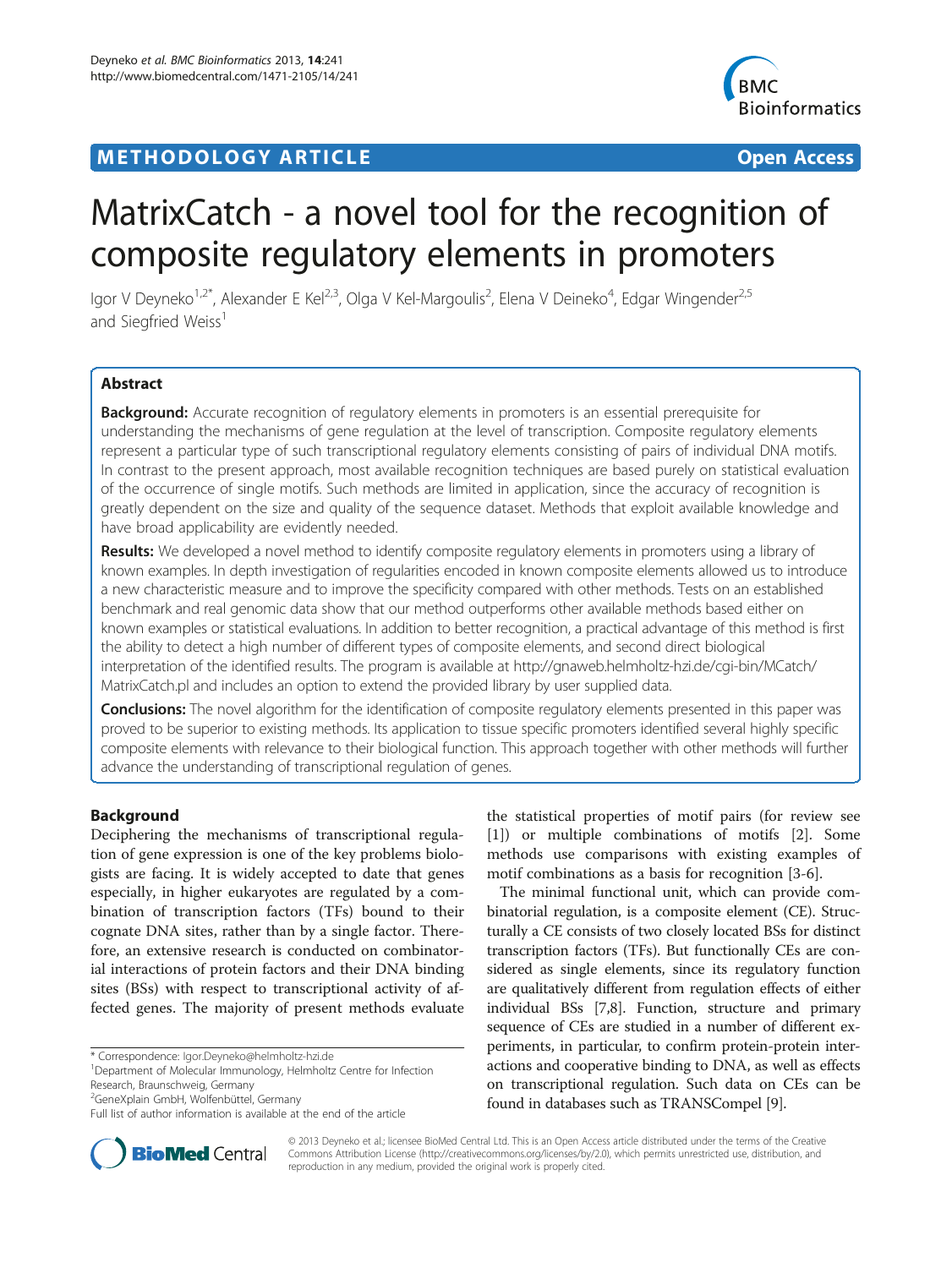The major problem in developing general recognition methods for CEs lies in the extremely limited number of experimentally defined CEs. For particular types of CEs some *ad hoc* methods have been suggested [[3-5](#page-8-0)]. However, the method, which can identify many types of CEs [[6\]](#page-8-0) shows relatively poor recognition characteristics.

The basic idea of the current method is to complement existing knowledge on experimentally identified and functionally described CEs by data available for single BSs constituting the CEs. We demonstrate that such an integrative approach is able to model the heterogeneity of CEs, which results in good recognition characteristics of the method. We also show that the existing variety of CEs is in no way a limiting factor to the method applicability. Quite the contrary, MatrixCatch with the provided library outperformed all statistical methods, that to date attract excessive attention of bioinformatics community. Elements of crowdsourcing were implemented in the website to allow further extension the existed CE library.

# Methods

# Matrix model of CE

The idea behind MatrixCatch is to complement the lack of knowledge on sequence variation of each DNA BS in CEs by recruiting data collected for respective BSs separately from each other. Such information is compiled in position weight matrices (PWMs). Each CE will serve as a template for a model, which consists of two PWMs, as well as their minimal scores, relative orientation and distance. Thus, PWMs, which are built using many single BSs, define sequence variability of BSs in the CE. Minimal scores for PWMs, orientation and distance between PWMs are determined by the CE itself.

# Building the CE model

First, PWMs related to the first binding TF are selected from the entire TRANSFAC library (in case there are several). Here and further we call the "first" and "second" BS in a CE model in accordance to the database annotation. Second, PWM scores are calculated for both orientations at the position of the first annotated BS in CE for all selected PWMs. Third, the combination of PWM, its score and its orientation, which delivers the lowest prediction rate on random sequences, is selected. Often, but not always, it is the PWM with the highest score. This score becomes the minimal required PWM score  $S_{ml}$  in the model for the first BS. After repeating the same three steps for the second BS, all the parameters of the CE model are identified:  $PWM_1$ ,  $PWM_2$ , their orientations, minimal scores  $S_{m1}$ ,  $S_{m2}$  and in-between distance  $D_m$ .

On this basis, we build 265 matrix models for all CEs collected in the TRANSCompel database. To search for potential CE, MatrixCatch will test these models on a

DNA sequence. To be able to reveal "non perfect matches", model parameters like PWM scores  $(S_{m1}, S_{m2})$ and distance  $(D_m)$  should be relaxed. To increase the specificity of the search we introduced a "composite score" (CS). As will be showed later, this composite score provides higher recognition accuracy in comparison to existing methods.

#### Dependence between binding sites in CEs

It was observed that the combination "one BS with low PWM score – another with high PWM score" in real CEs is more frequent then "low - low" (distribution of PWM scores in the constructed CE models can be seen in Figure [1](#page-2-0)a). Pearson correlation coefficient calculated for PWM scores equals  $-0.164$  (*p*-value 0.003) indicating negative correlation between matrix scores within one CE. To test the statistical relevance of this observation, we investigated the distribution of PWM scores  $(S_{m1}, S_{m2})$  in matrix models of "random CEs". Random sequence CEs were obtained from real CEs by reshuffling its DNA sequence. Matrix models for random CEs were constructed following the same procedure as for real CEs. The procedure with random CEs was repeated 4 times, generating 1060 models. Pearson correlation in this case was only −0.0088 (p-value 0.39).

Accuracy of the recognition method will obviously benefit when such mutual dependence of BSs is taken into account. From Figure [1A](#page-2-0) it becomes obvious that better separation of real and random CEs cannot be achieved by vertical or horizontal lines but rather by a diagonal. The diagonal corresponds to the sum of PWM scores, whereas vertical and horizontal lines are minimal scores for both BSs separately. Combination of restrictions on scores of both BSs individually (lines A′B′ and B′C′ on Figure [1A](#page-2-0)) and their sum (line EF) is one of the key points of the method and formally described in equation (4).

# Recognition rule

Mathematically this approach has to be described as follows. The diagonal or an absolute value of the composite score is defined by:

$$
absCS = S_{m1} + S_{m2},\tag{1}
$$

where  $S_{m1}$ ,  $S_{m2}$  are PWM scores defined by the CE model.

For the purpose of recognition we will use relative values for the composite score:

$$
relCS = \frac{S_{m1} - S_1}{S_{m1}} + \frac{S_{m2} - S_1}{S_2},\tag{2}
$$

where  $S_{1,2}$  are the actual matching scores of PWMs on an investigated DNA sequence. It is notable, that relCS may adopt negative values when one or both BSs of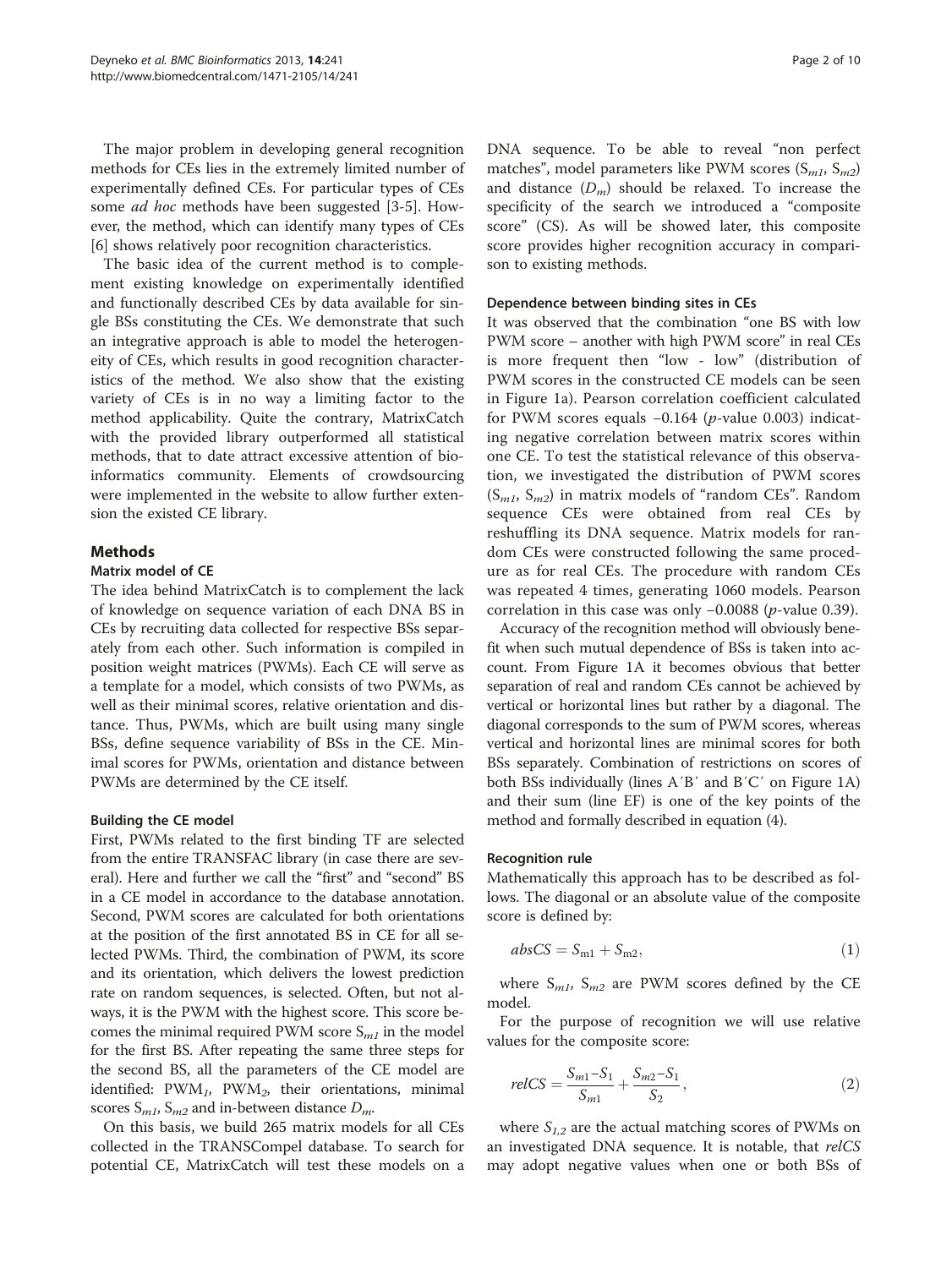<span id="page-2-0"></span>

potential CE have higher PWM scores than defined by the model  $(S_1 > S_{m1}$  and/or  $S_2 > S_{m2}$ ). In such cases we say that the potential CE matches the model better than it is minimally required. Alternatively, another BS may have lower PWM score than required by the model, which corresponds to "high-low" phenomena described above.

To account for a relative positioning of BSs in CE we add a third term to (2):

$$
CS = \frac{S_{m1} - S_1}{S_{m1}} + \frac{S_{m2} - S_2}{S_{m2}} + \lambda |D_m - D|,
$$
\n(3)

where  $D$  is the actual distance between identified BSs and  $D_m$  - distance defined by CE model.

Considering the physics of DNA-protein and proteinprotein interactions, it can be suggested that remotely located BSs both might have higher affinity to their TFs compared to closely located ones. Despite the fact that DNA may form loops and BSs distant by sequence may become close in 3D, we found this suggestion relevant and subjected it to verification.

Using all matrix models of CEs the distribution of distances between BSs  $(D_m)$  and the *absCS* was calculated (Figure 1B). Averaged distance between BSs show that CEs that have longer distances between BSs have on average a higher absCS. Linear regression coefficient

between distance and sum of scores equals 53.62 with a 90% confidence interval (40.9, 66.2). T-score of this regression is 7.6 with p-value of 0.004. 90% confidence interval for the slope value (53.62) equals (40.9, 66.2), 95% – (38.5, 68.7).Therefore, our assumption on dependence on distance and quality of BSs within a CE can be regarded as statistically relevant.

To make our method more stringent we considered both positive and negative fluctuation of distance D around the  $D_m$  as unfavorable. Coefficient  $\lambda$  in (3) was set to be equal to the slope value of the trend line (1/53.62).

Finally, a DNA sequence is reported as a potential CE, when the following recognition rule holds true:

$$
\begin{cases}\n\frac{S_{m1} - S_1}{S_{m1}} \le R_1 \\
\frac{S_{m2} - S_2}{S_{m2}} \le R_2 \\
\frac{CS}{S_{m2}} \le R_{CS} \\
\frac{|D_m - D|}{D_m} \le R_D\n\end{cases}
$$
\n(4)

where  $R_{CS}$ ,  $R_1$ ,  $R_2$  and  $R_D$  are the relaxation parameters for the composite score CS, PWM scores and the distance respectively. A maximum stringency search is achieved with all these parameters set to 0.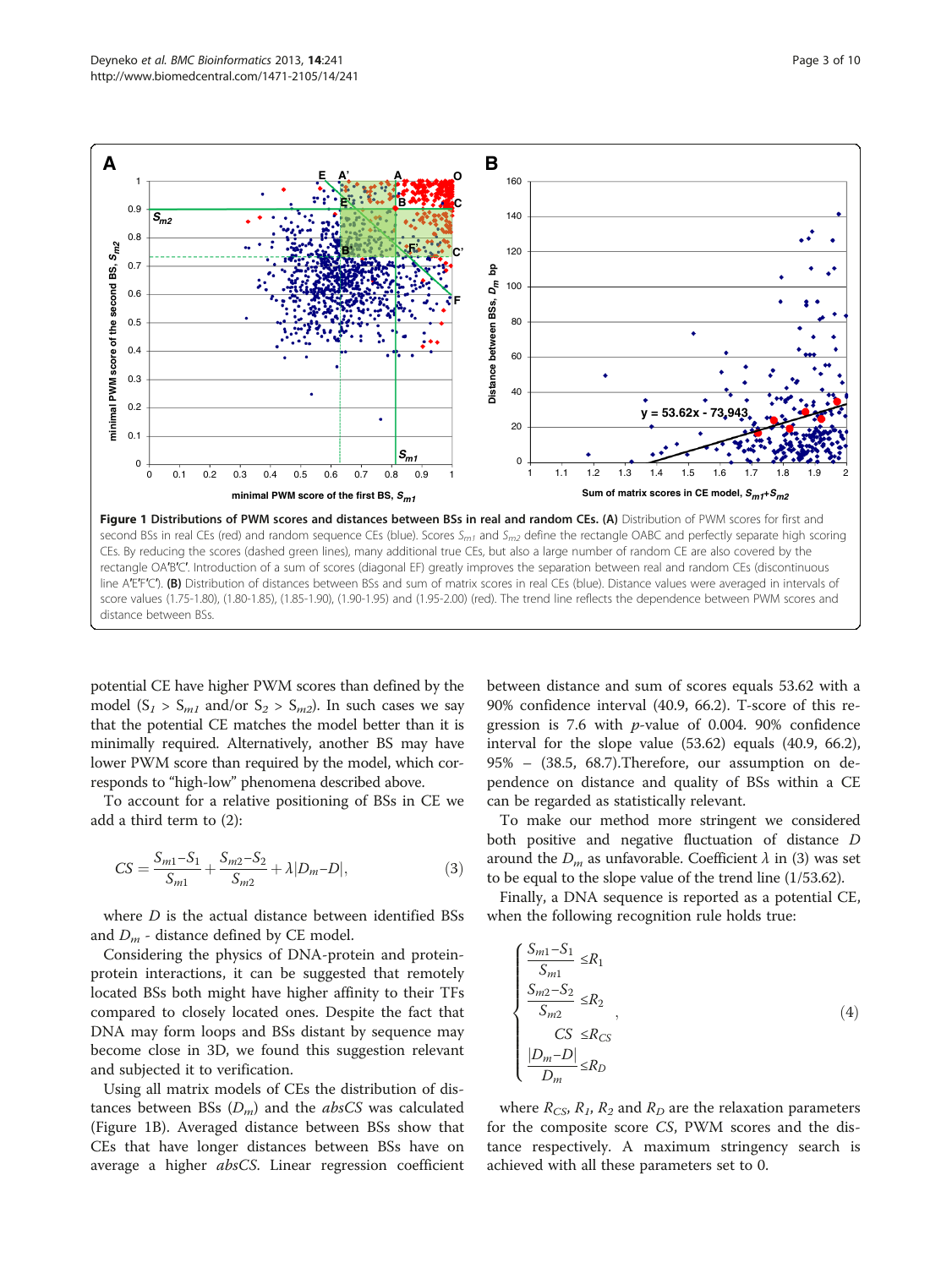#### <span id="page-3-0"></span>Input and output

To run MatrixCatch, the user should supply (a) DNA sequence(s) in EMBL, FASTA or plain text formats and (b) should define search stringency. Results are ordered by  $p$ -value. Threshold for  $p$ -value or expected frequency of CEs per 1kb can be optionally supplied. Calculation of raw *p*-values and its correction for multiple testing can be done using Bonferroni (5b), Bonferroni step-down (5c), and Benjamini and Hochberg (5d) procedures by the formulas:

$$
p-value = 1 - (1 - p \cdot q)^{|D_m - D|} \tag{5a}
$$

$$
corrected\_p-valueB = p-value\cdot SequenceLength
$$
\n(5b)  
\n
$$
p-valueBsd = p-value\cdot(SequenceLength-rank\_CE)
$$
\n(5c)

$$
p-value^{BH} = p-value \cdot (SequenceLength/rank\_CE),
$$
\n(5d)

where  $p$  (q) is a frequency of the first (second) BS of a CE found on a random sequence with PWM minimal score equals  $S_1$  (S<sub>2</sub>), and *rank* CE is the rank of CE in the output list sorted by p-values before correction.

All  $p$ -value related parameters, namely  $p$ -value threshold, type of p-value correction or frequency of CEs per 1kb, can be adjusted after the search in order to refine the output. MatrixCatch produces a list of potential CEs, their positions, scores, p-values and respective links to the original CEs in the database. Graphical visualization and machine readable output is also provided.

In addition to the preloaded library users are encouraged to create, store and search for their own CE models (please visit the website). To do this a user should select PWMs from the existing library, specify thresholds, orientations, interspace distance and optionally give a description. Such an element of crowdsourcing allows a quick integration of novel data and its use by the community. A single composite regulatory element found in a specific experiment is already sufficient to be submitted into the system and used without a need for a programming and/or an establishment of a separate website. As a gratitude for such submissions, users who will use these models in their research are requested to cite the work of the submitter.

# Results

#### Comparison with other CE recognition methods

At first, we compared our method to other available methods for CE prediction. CompelPatternSearch [[6](#page-8-0)] is based on comparison of an original sequence of CE with an investigated sequence. By increasing the number of allowed nucleotide mismatches in both motifs and the distance between them the accuracy of the method can be adjusted. Another method was specifically developed for the recognition of composite element NF-AT/AP-1 [[4](#page-8-0)] with a score function based on weighted logarithms of PWM scores and a fixed length of intermediate sequence from 5 to 11bp. False positive rates were estimated on sequences of second exons derived from the human genome, since they are supposed to comprise no regulatory elements. In all tests the elements to be recognized were excluded from the training data. All three methods were tested on the same dataset by the same procedure.

Receiver operating characteristic (ROC) curves of the three methods tested on recognition of NF-AT/AP-1 are shown in Figure 2. ROC-curves for another two CEs (C/ EBP/NFkappaB and E2F/Sp1) can be found in Additional file [1:](#page-8-0) Figures S1 and S2. These tests show that MatrixCatch in general outperforms the simple pattern based search used in CompelPatternSearch. CompelPatternSearch performs similarly only when used with most stringent parameters, i.e. when no mismatches are allowed in both BSs and length variation is not more than just a few nucleotides. Relaxing parameters results in a sharp increase of the false positive rate. Already with  $\geq 2$  allowed mismatches per BS, CompelPatternSearch becomes practically unusable due to extreme number of predictions (Additional file [1](#page-8-0): Figure S1). MatrixCatch performance is much more tolerant to parameter relaxation. This also shows that MatrixCatch is less subjected to an over-

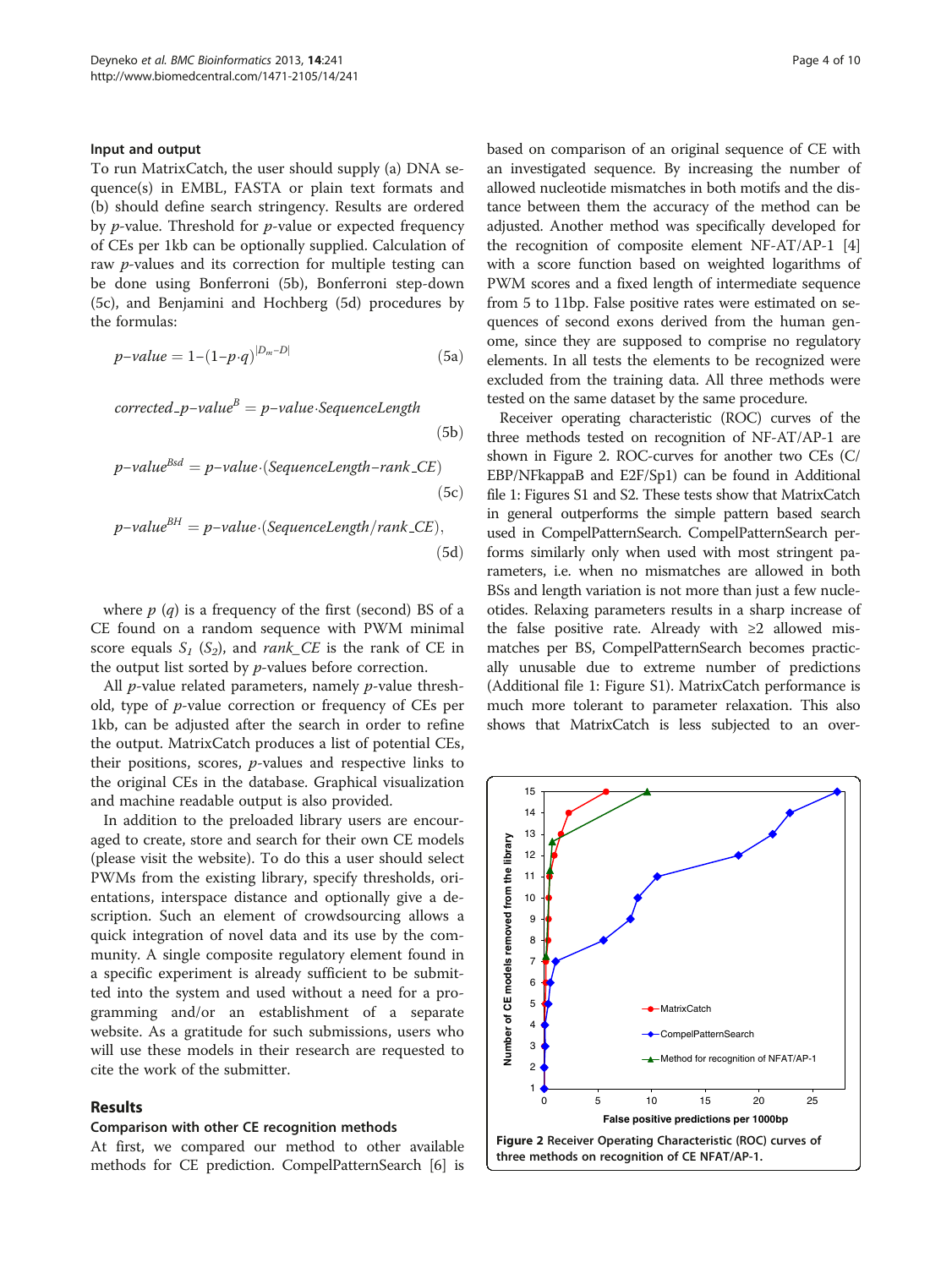training effect, since more knowledge is enclosed in CE matrix models rather than just in the DNA sequence of CE.

Unfortunately, many types of CEs are represented by a single example. In practical applications all are used for recognition, but for testing, obviously at least two known CEs of the same class are required. Therefore, a crossvalidation for all elements is not feasible. We presented comparisons for two classes NF-AT/AP-1 and C/EBP/ NFkappaB that have the highest number of examples. However, even for smaller classes the performance of MatrixCatch is evident (Additional file [1:](#page-8-0) Figures S2).

# Comparisons with statistical methods

First let us define what we call known, novel and de novo regulatory element. By known regulatory elements (both single sites and pairs) we assume those verified experimentally. By novel regulatory elements we assume those identified by any kind of computational comparison but without experimental verification on functionality. These elements can be found using similarity to known ones (then we say novel or potential BS and CE) or solely by statistical evaluations of motif frequencies in an investigated dataset (in this case we say de novo motif identification, for example see [\[1,10,11\]](#page-8-0)). So, for example, MatrixCatch uses a library of CE models and hence finds novel composite elements. CMA and ModuleSearcher use a library for single sites (PWMs) and find novel single sites but discover pairs de novo. CisModule discovers single sites and pairs *de novo* purely based on statistics. Although these methods utilize different approaches, from practical view one would like to know which method(s) to apply first to, for example, a set of DNA sequences to have the highest chances of true discovery. In such cases collections of known elements are commonly used for evaluation of both library based and de novo methods.

For testing of the performance of MatrixCatch we selected well established benchmark datasets [[1\]](#page-8-0), and as a quality measure, we chose the nucleotide-level correlation coefficient (nCC). We preferred nCC over PPV (positive predictive value), since the latter did not accurately account for situations when, for example, a predicted module only slightly overlaps with a real one or is much longer then a real one. Instead nCC reflects the sensitivity and specificity of predictions by counting the number of correctly predicted nucleotides i.e. nucleotides that lie in an overlap of a predicted and a real module (for exact formula see [[1\]](#page-8-0)).

The selected benchmark consists of TRANSFAC matrices related to the composite elements to be identified, complemented by a number of "noise" matrices (not related to the CEs). Noise levels correspond to the number of the additional matrices in a set. The "noise\_99" series comprises all PWMs. MatrixCatch was run with its default parameters, the entire library of CE models and with PWM datasets provided by [\[1](#page-8-0)] that correspond to the different noise levels. Reduction in the PWM library automatically directed MatrixCatch not to use CE models that comprise missing PWMs. Results obtained were submitted for evaluation ([http://tare.](http://tare.medisin.ntnu.no/composite/composite.php) [medisin.ntnu.no/composite/composite.php\)](http://tare.medisin.ntnu.no/composite/composite.php). Unfortunately, coMOTIF [\[11](#page-8-0)] converged to equiprobable PWM (all elements equal 0.25) on all datasets. Other tests showed that coMOTIF performs better on data consisting from a large number of shorter sequences (data not shown).

The results of the comparison are presented in Figure 3. It is evident that MatrixCatch significantly outperforms all other methods on all datasets. Despite such a good performance, one should note the different nature of these methods (de novo identification and library based) and the results need to be interpreted adequately.

MatrixCatch was used with the entire CE library. It identified all CEs in each of the datasets (data not shown), which would indicate a sensitivity of 100%. However, we should point out that the identified CEs are the same that were used to build the models and MatrixCatch by its definition always identifies the CEs used to construct the models. This is the major difference to comparisons in the previous section, where respective CE models were removed from the CE library. Thus, comparing the sensitivity parameter is not fully appropriate here.

Instead, specificities of the predictions should be compared. nCC score is calculated upon all reported CEs and its higher values in all categories for MatrixCatch indicate higher specificity. This can be interpreted in such a way

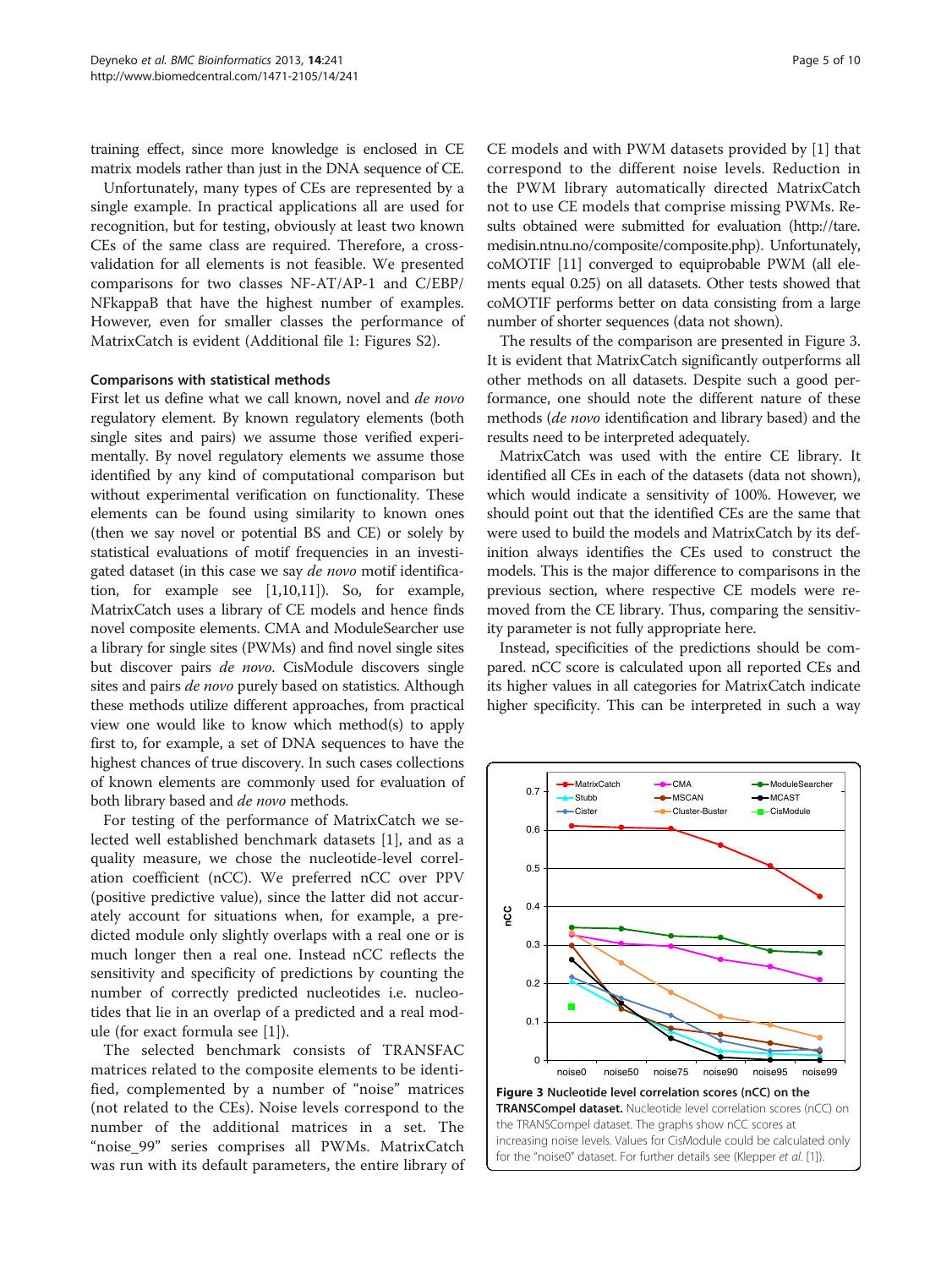that MatrixCatch not only identified all true CEs in the dataset but also did not report too many false hits.

However, if we assume that a dataset contains only regulatory elements principally different from those in the library, priority should be given to de novo identification methods. The practical application of MatrixCatch presented in the next section shows that the existing variety of known CEs is already sufficient to outperform statistical methods in most of situations.

# Investigation of tissue-specific promoters

An experimental study of tissue-specific promoters was recently performed by [\[12](#page-8-0)]. The authors investigated the expression of genes triggered by alternative promoters in different tissues. They could show that transcription from alternative promoters differs significantly in most investigated cases. Therefore, tissue specific promoters found in that study represent a competitive example for bioinformatics analysis. We will search for potential composite regulatory elements similar to known ones using MatrixCatch and novel combinations using other programs. The key question is which program can identify elements that are most specific to the dataset of interest.

Using the data provided by [\[12\]](#page-8-0), 11 datasets of positive and negative promoters with a length of 500bp and 1kb that covered regions  $-400$  to  $+100$  and  $-900$  to  $+100$ around the TSS, respectively, were generated (datasets can be found in Additional file [2](#page-8-0)). For the discovery of cisregulatory modules, methods reviewed by [[1\]](#page-8-0) were selected. Out of eight programs, two are not available to date (MSCAN and Stubb). Cluster-Buster and Cister could not be applied, since they require a single sequence as input, but not a set. MCAST identified very long modules with many motifs. For instance, in the 500bp breast dataset MCAST reported a module 355bp long with 23 motifs as a top hit. Though of very significant E-value, this result seems to have little practical use. Finally, only three programs, CisModule, ModuleSearcher and CMA in addition to MatrixCatch were used for the analysis.

The goal was to identify such a module(s) that can be found in at least  $Min<sup>+</sup>$  of positive promoters and in no more than  $Max^-$  of the negative ones. If we denote  $C^+$ and  $C^-$  the normalized number of positive and negative promoters comprising a module, then the above can be formalized:  $C^+ \geq Min^+$  and  $C^- \leq Max^-$ . Several values for  $Min^+$  and  $Max^-$  were fixed: (0.90, 0.50), (0.75, 0.50), (0.66, 0.50), (0.50, 0.25), (0.33, 0.15).

All programs were run with default parameters except the following. The number of single PWMs in a module was set to 2 in CMA, ModuleSearcher and CisModule. In ModuleSearcher "Number of top scoring modules to return" was set to 10. CMA was set to output 5 pairs (maximum allowed) and to optimize distance of a module. Both above programs used the TRANSFAC library of

PWMs. CisModule does not require PWMs, since it identifies them during the search. In summary, all programs were set to find several modules each consisting of a pair of DNA motifs. Since ModuleSearcher and CisModule cannot use negative datasets, the results of all three programs were additionally optimized in order to maximize the ratio  $C^*/C$ , provided that the boundary conditions for  $C^+$  and  $C^-$  hold true. This was done by varying independently the minimal required scores for both PWMs in a module and the one with the highest  $C^{\dagger}/C^-$  is reported as a hit. MatrixCatch was run with entire library of CE models and relaxation parameters were adjusted for maximum  $C^{\dagger}/C^-$ .

We believe that this determination of the method performance is straightforward and is most indicative in real applications. Indeed, no common measures like false positives, true negatives etc. can be calculated, since regulatory modules are to be discovered de novo. Tests on re-discovery of known examples are presented above.

Results of the application of the four methods are presented in Tables [1, 2](#page-6-0) and Additional file [1](#page-8-0): Table S1. As can be seen from Table [1,](#page-6-0) in each specificity group MatrixCatch has found modules in more datasets, compared to the other methods. For example, in a group ( $C^* \geq$ 0.75 and  $C^- \le 0.50$ ) MatrixCatch found CEs in breast, heart, kidney and prostate promoters, while CMA and ModuleSearcher only in prostate promoters.

Out of four methods only MatrixCatch was able to identify a regulatory element with very high specificity (group 0.90/0.50 in Table [1](#page-6-0), CE number 112, relaxation parameters:  $R_1$ =0.02,  $R_2$ =0.26,  $R_{CS}$ =0.20 and  $R_D$ =0.32). This CE could be recognized in 16 out of 17 promoters active in prostate ( $p$ -value 5.624\*10<sup>-5</sup>, promoters and CEs are graphically represented in Additional file [1:](#page-8-0) Figure S3). As was identified in a study of chicken myeloid cells both motifs of this CE are bound by C/EBP-related proteins [[13](#page-8-0)]. It is very important to mention that C/EBP transcription factor was later found to upregulate metastatic gene expression in human prostate cancer cells [\[14,15](#page-9-0)]. This demonstrates that MatrixCatch identified highly specific regulatory elements the functionality of which was confirmed by several independent studies. In comparison, other programs could identify modules only in 13 (CMA, ModuleSearcher) or 12 (CisModule) promoters. None of the methods found an element similar to C/EBP binding motif. We may speculate that elements reported by statistical methods may represent some functionality, but no other support than statistical significance can yet be presented.

To emphasize the importance of the developed approach, we should mention that this type of CE is represented by a single example. As can be seen from Table [3](#page-7-0) newly discovered CEs in prostate promoters don't show many conserved positions in either motif. Approaches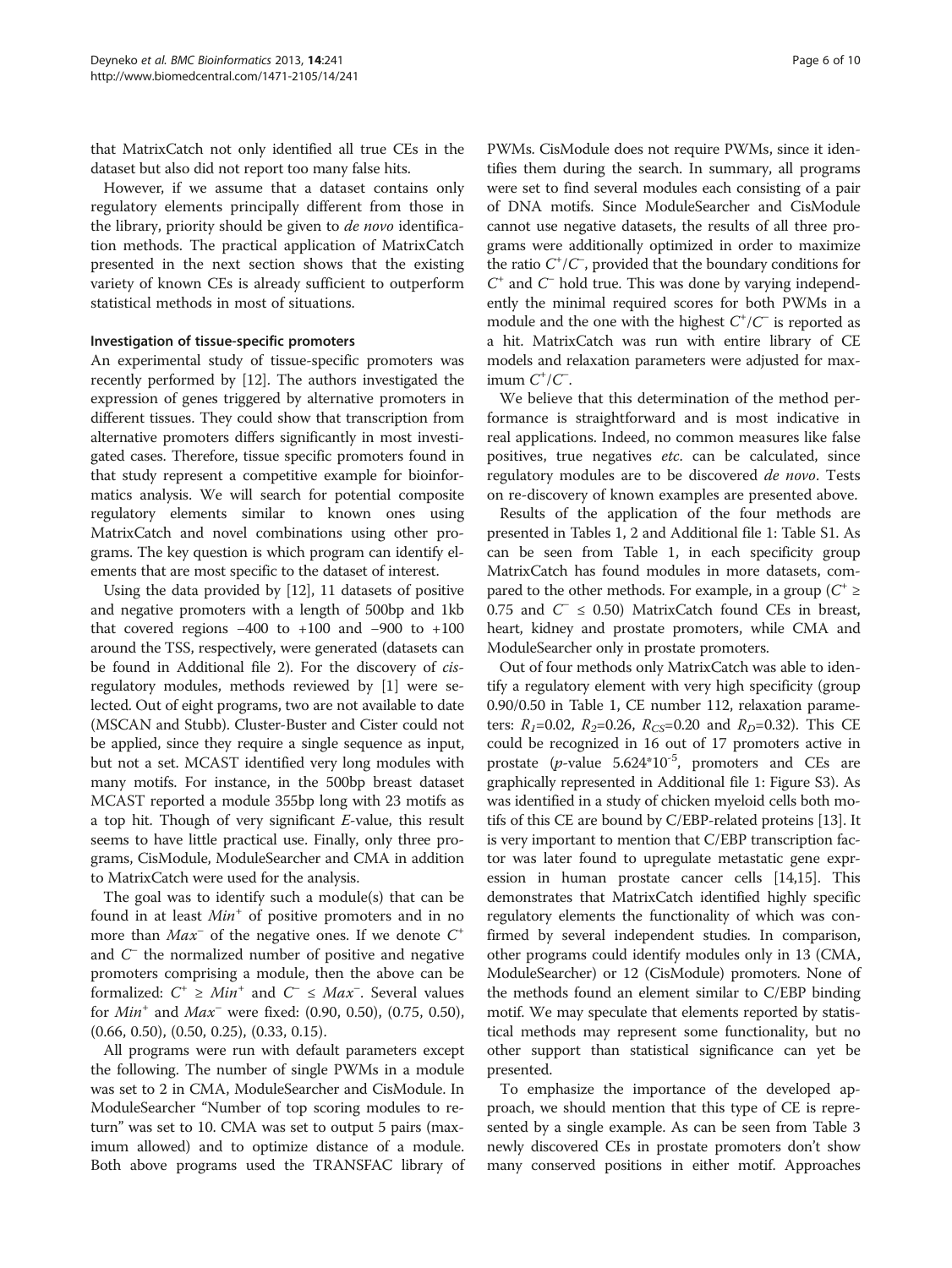| Specificity level (Min <sup>+</sup> / Max <sup>-</sup> ) | 0.90/0.50 | 0.75/0.50 | 0.66/0.50 | 0.50/0.25 | 0.33/0.15 |
|----------------------------------------------------------|-----------|-----------|-----------|-----------|-----------|
| MatrixCatch                                              |           |           |           |           |           |
| <b>CMA</b>                                               |           |           |           |           |           |
| ModuleSearcher                                           |           |           |           |           |           |
| CisModule                                                |           |           |           |           |           |

<span id="page-6-0"></span>Table 1 recognition of regulatory elements in tissue specific promoters

Number of datasets of tissue specific promoters in which the programs found at least one module with the required level of specificity. The total number of datasets is 11.

based on mere pattern matching of the DNA sequence of the CE itself (as for example, CompelPatternSearch [\[6](#page-8-0)]) would produce a huge number of hits, which renders predictions useless. Matching the motifs independently (as statistical methods do) will not help to reveal this CE either, due to the low score of one of the BSs. Indeed, composite elements in genes NET1, SULF1 MAD1L1, KIAA1539, SDR39U1 and COL4A6 have one C/EBP site recognized with a very low PWM score (Table [3\)](#page-7-0). Nevertheless, the second site, recognized with a high PWM score, contributes to the overall composite score (3) of the pair. Thus, in all of the above-mentioned genes the composite score entailed specific recognition of the regulatory element.

Altogether, using the approach presented here it became possible to build up a matrix model for a singular example of a C/EBP/ C/EBP composite element and use this model for recognition of new potential regulatory elements in prostate promoters with high specificity. Therefore, highly reliable experimental knowledge is not dismissed due to statistical considerations.

We investigated potential composite elements identified with specificities  $C^+ \geq 0.75$ ,  $C^- \leq 0.50$  (in Additional file [1](#page-8-0): Table S1) for their biological relevance. CE NF-kappaB/ ATF-1 (relaxation parameters:  $R_1$ =0.06,  $R_2$ =0.10,  $R_{CS}$ =0.70 and  $R_D$ =0.48) was found specific (0.75/0.391) to promoters active in breast tissue and was described as activator of interleukin 2 gene [[16](#page-9-0)]. Although neither NF-kappaB nor ATF-1 *per se* exhibits any specific tissue specificity, the NF-kappaB family has shown to be active in human breast cancers [\[17\]](#page-9-0). Taking into account that composite elements often have their own transcriptional function [\[8](#page-8-0)], this element may represent a promising example for further investigations. Another element c-Myb/Ets-1  $(R_1=0.08,$  $R_2$ =0.10,  $R_{CS}$ =0.10 and  $R_D$ =0.28), found in heart specific promoters, contains Ets-1 as one of the contributing factors, which has been shown to be expressed during heart development in mouse [[18](#page-9-0)]. The third element HNF-4α/ HNF-4 $\alpha$  found in kidney promoters ( $R_1$ =0.20,  $R_2$ =0.26,  $R_{CS}=0.70$  and  $R_D=0.76$ ) is known to play a role in development of the liver, kidney and intestines. Altogether, these examples show that MatrixCatch is able to identify potential composite elements that are not only specific, but are also biologically relevant to the investigated datasets. The biological knowledge behind is an important advantage in comparison to methods based on pure statistics.

An interesting dependence on the input data is shown by the programs CisModule and ModuleSearcher. ModuleSearcher identified regulatory modules substantially in 1kb promoters, whereas CisModule in 500bp (in Additional file [1:](#page-8-0) Table S1). Such a behavior may impede the practical applications of these methods since there is no agreement on a "proper" length of a promoter. MatrixCatch is more tolerant towards the input data as well as to the optimization of parameters. Results in Additional file [1:](#page-8-0) Table S1 show that in general MatrixCatch finds composite modules in many specificity groups. There are just a few cases when modules that

Dataset (number of seq.) MatrixCatch CMA ModuleSearcher CisModule Breast (24) 5.29 1.65 2.90 3.66 Heart (68) 2.60 – 1.38 – Kidney (51) 3.47 1.46 2.54 – Muscle (86) 1.43 – 1.35 – Pancreas (61) 2.56 – 2.56 – 2.56 – 2.56 – 2.56 – 2.58 – 2.58 – 2.58 – 2.58 – 2.58 – 2.58 – 2.58 – 2.58 – 2.58 – 2.58 – 2.58 – 2.58 – 2.58 – 2.58 – 2.58 – 2.58 – 2.58 – 2.58 – 2.58 – 2.58 – 2.58 – 2.58 – 2.58 – 2.58 – 2.58 Prostate (17) 6.54 6.19 8.54 6.19 8.54 6.19 8.54 6.19 8.54 6.54  $\frac{1.62}{1.62}$  – 1.40 – 1.40

Highest values of specificity (C<sup>+</sup>/C) shown by the programs in different datasets. None of the programs found modules in the datasets: Cerebellum, Liver, Spleen and Testis.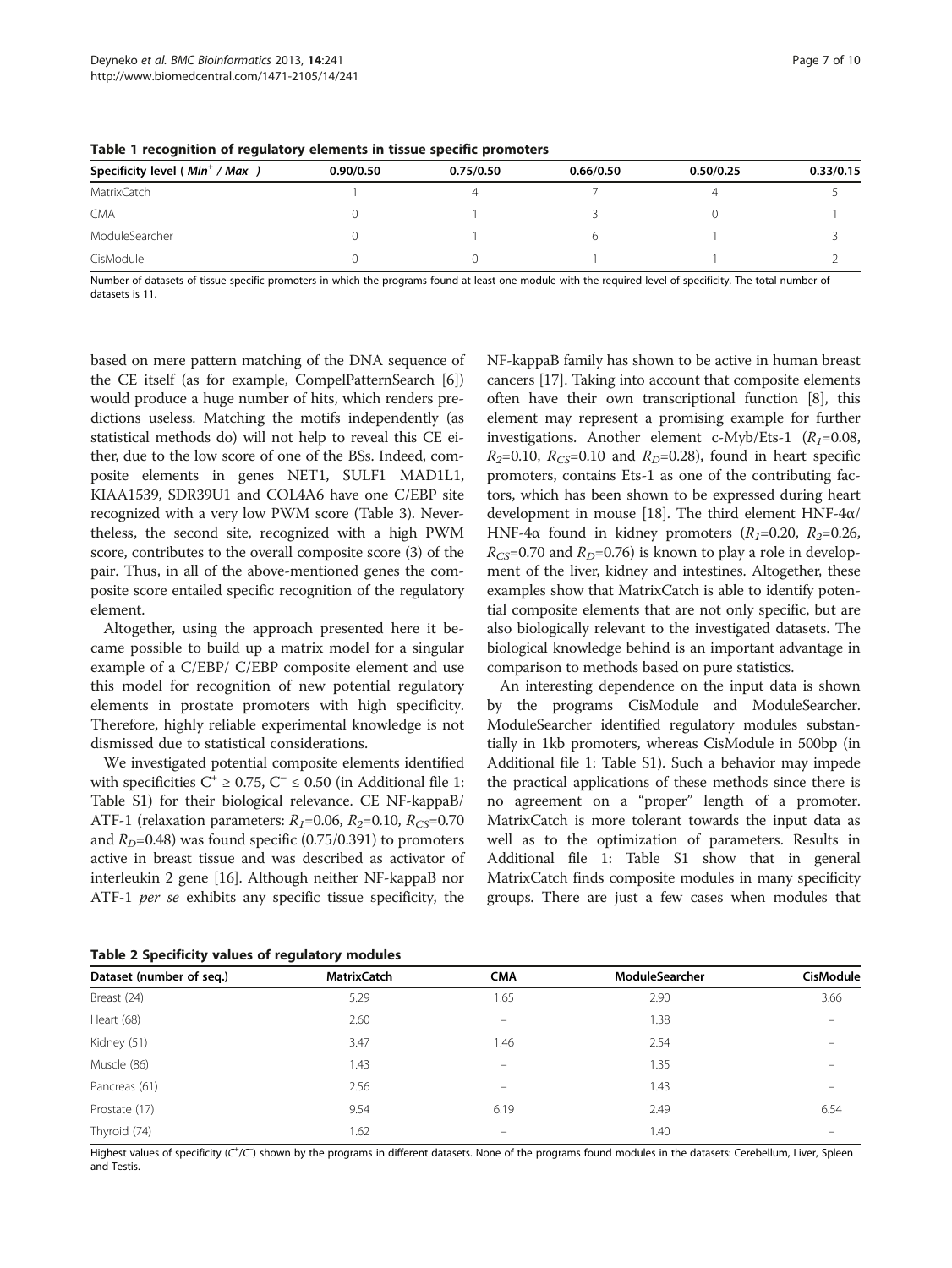<span id="page-7-0"></span>

| Table 3 Composite element in prostate specific promoters |  |  |  |  |
|----------------------------------------------------------|--|--|--|--|
|----------------------------------------------------------|--|--|--|--|

| Name <sup>1</sup>                                                 | Gene            | Position <sup>2</sup> | <b>Strand</b>            | $S_1^3$ | $S_2^3$ | <b>CS</b> | p-value   | Sequence              |           |                       |
|-------------------------------------------------------------------|-----------------|-----------------------|--------------------------|---------|---------|-----------|-----------|-----------------------|-----------|-----------------------|
| Original composite element sequence                               |                 |                       |                          |         |         |           |           | ATGAGGCAAT            | cggcact   | <b>GTTGCCACAT</b>     |
| uc002uum.1                                                        | MOB4            | $-346$                | $+$                      | 0.972   | 0.976   | 0.012     | 3.801e-06 | AGTTTGCGAAAAT         | gctgtg    | <b>GTT</b> TCTTAAGAGA |
| uc003jwu.1                                                        | <b>OCLN</b>     | $-213$                | $+$                      | 0.973   | 0.949   | 0.202     | 9.234e-05 | AGATTCAGAAACA         | gcgccaatg | <b>TTTACACACGACT</b>  |
| uc003gcg.1                                                        | <b>EPB41L2</b>  | $-100$                | $+$                      | 0.988   | 0.981   | 0.099     | 1.418e-06 | AGATTTTGAAATG         | ctac      | <b>TTITCACAAAATA</b>  |
| uc001iia.1                                                        | NET1            | $-369$                | $+$                      | 0.991   | 0.765   | 0.207     | 1.091e-05 | <b>ACCTTTGGTAATT</b>  | ggaaat    | <b>ATATCTCATATTG</b>  |
| uc002eby.1                                                        | <b>ZNF843</b>   | $-352$                | $+$                      | 0.963   | 0.929   | 0.123     | 1.895e-04 | <b>AGCCTAGGCAAAA</b>  | gagcacg   | <b>ATTCCGTCTCAAG</b>  |
| uc004dpe.1                                                        | SHROOM4         | $+3$                  | $+$                      | 0.961   | 0.915   | 0.140     | 3.402e-04 | <b>TGCTATTGTAAAT</b>  | ggaactg   | <b>TTTTCTTTCTTTC</b>  |
| Sequence complementary to the original composite element sequence |                 |                       |                          |         |         |           |           | <b>ATGTGGCAAC</b>     | agtgccg   | <b>ATTGCCTCAT</b>     |
| uc003edg.1                                                        | C3orf15         | $-317$                | $\equiv$                 | 0.946   | 0.959   | 0.110     | 1.347e-04 | <b>TGGCTGAGAAAAT</b>  | caatgac   | <b>ATTGCTTATGAAA</b>  |
| uc003fsb.1                                                        | <b>TP63</b>     | $-345$                | $\overline{\phantom{m}}$ | 0.924   | 0.972   | 0.228     | 2.397e-04 | ACAAAGAGTAAAA agaaaag |           | <b>TTTTCATAAAGGA</b>  |
| uc003gno.1                                                        | C1QTNF7         | $-27$                 | $\equiv$                 | 0.947   | 0.997   | 0.234     | 4.040e-06 | <b>AAACTGAGAAAGA</b>  | taa       | <b>CTTTCTGAAATGC</b>  |
| uc003xye.1                                                        | SULF1           | $-333$                | -                        | 0.728   | 0.987   | 0.304     | 1.456e-04 | AAAGAAAGGTAGG         | ca        | <b>GTTGCAAAACTTC</b>  |
| uc002tah.1                                                        | AFF3            | $-149$                | -                        | 0.922   | 0.993   | 0.046     | 4.600e-06 | <b>TCAGAAGGAAAAA</b>  | agtttag   | <b>ATTTCAAAATGTA</b>  |
| uc003sli.1                                                        | MAD1L1          | $+2$                  | $\equiv$                 | 0.761   | 0.981   | 0.276     | 1.790e-04 | TGTCTAGGGGAGA taaaat  |           | <b>CTTGCCTAAGCAA</b>  |
| uc003zwl.1                                                        | KIAA1539        | $-310$                | Ξ.                       | 0.760   | 0.959   | 0.300     | 8.385e-04 | CTCCGTAGTCACC agatttt |           | <b>ATTTCACAAGGTG</b>  |
| uc001lwy.1                                                        | <b>SLC22A18</b> | $-113$                | Ξ.                       | 0.939   | 0.965   | 0.167     | 1.691e-04 | CGCTCCCGGAACT         | tccat     | <b>TTTACATATGAGG</b>  |
| uc001wpn.1                                                        | SDR39U1         | $-12$                 | $\equiv$                 | 0.767   | 0.993   | 0.313     | 3.045e-05 | <b>TTAGTGAGACAAT</b>  | ggcg      | <b>ATTGCAAAGCGCG</b>  |
| uc004env.1                                                        | COL4A6          | $-44$                 |                          | 0.752   | 0.981   | 0.285     | 2.156e-04 | <b>TGAGATGGACATT</b>  | ttattttt  | ATTGCCTAAACTG         |

Composite regulatory element C/EBP / C/EBP recognized in promoters of genes active in prostate tissue. Nucleotides with significant conservation shown in bold (within binding motifs) and italics (intermediate sequence).

<sup>1</sup> Names according to (Jacox *et al.*, [[12\]](#page-8-0)).<br><sup>2</sup> Beginning of the element relative to TSS.

 $3 S_{1,2}$  - PWM scores for the first and second C/EBP motif, CS - composite score.

discriminate positive and negative datasets are found exclusively in one specificity group which corresponds to one specific set of relaxation parameters. For example, modules found in pancreas and thyroid promoters are probably false hits, since they can be identified only in the specificity group ( $C^+ \ge 0.66$ ,  $C^- \le 0.50$ ), which may represent an artefact of parameters optimization. As a rule, if MatrixCatch identifies a composite module it can be found in several specificity groups, which proves greater tolerance to search parameters than in other methods.

# **Discussion**

Investigation of transcriptional regulation of genes by bioinformatic methods is widely used in biomedical research and the presented approach contributes to that topic. The software MatrixCatch is supplied with 265 matrix models of composite elements, which represents the most comprehensive collection of known CEs available to date. The program has no restriction on the size of promoters and is suitable for examination of a single short DNA locus of particular interest or big datasets representing the whole genomes. The search stringency can be easily adjusted via several parameters. The program was tested for recognition of known composite elements and compared with other programs on the established datasets. In all cases, MatrixCatch outperformed other methods. In a real study of tissue specific promoters, MatrixCatch identified a candidate composite element that is specific to promoters active in prostate, which we offer for further investigation. Other methods identified hits with much lower specificity and for many tissues they were not able to find any.

In the Introduction we pointed out that the problem in developing CE recognition methods lies in the extremely limited number of experimentally characterized and documented CEs. We may speculate that this could be a major reason why there is a bias towards statistical methods rather then methods based on experimental examples. In addition, many algorithms for the recognition of particular examples have no software implementation [[3](#page-8-0)] or the announced web resource is not maintained anymore [[5](#page-8-0)]. To the best of our knowledge, MatrixCatch is the only ready-to-use application available to date that is designed for recognition of known composite regulatory elements.

One fundamental question is whether DNA motifs constituting a CE and bound by interacting protein factors are similar to those bound by the same factors separately. This is an important issue, since it allows a generalization of the search by recruiting the information available for the single binding motifs. Similar performance of our method and the one described by [\[4\]](#page-8-0) (Figure [2](#page-3-0)) suggests no or very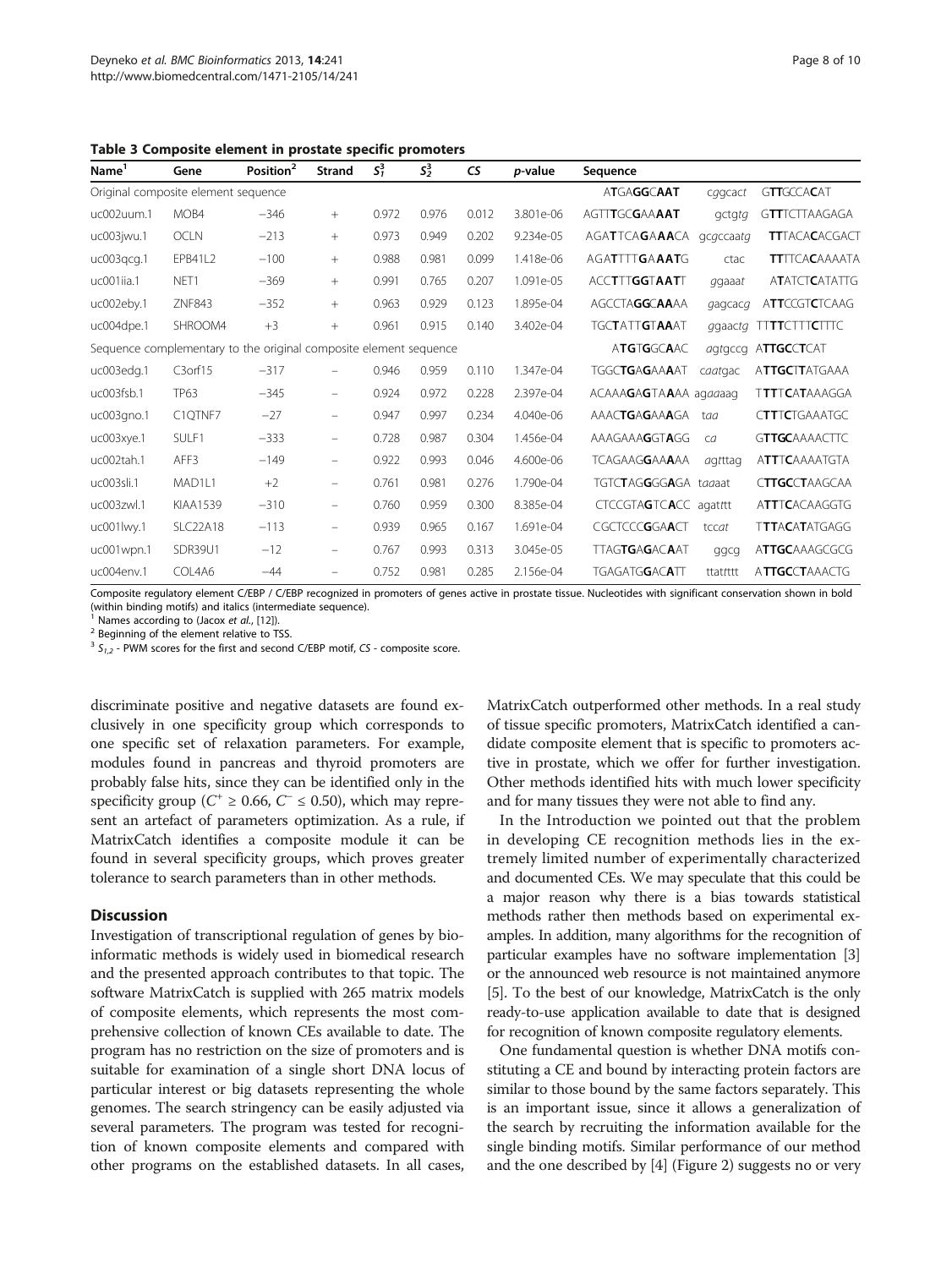<span id="page-8-0"></span>minor changes of binding motifs, since the latter method uses exclusively DNA sequences of CEs for motif recognition. This method definitely accounts for all kinds of dependences between motifs - if any. But based on that principle, recognition methods could be constructed for just a few types of CEs, for 2 or 3 at best, since statistics become a critical issue. We can speculate that some TF binding motifs may be different in single sites and within composite elements, where they are bound by a TF complex. There are cases when subsets of a specific motif of single sites appear as constituents of CEs [\[19](#page-9-0)]. However, data available to date do not provide sufficient experimental evidences either to support or reject this. Similar results of this and the previous method [4] suggest that single binding motifs are at least not strongly changed, which allows to build a method for recognition of many types of CEs.

The presented approach has the advantage that already on the basis of any single identified CE, a matrix model can be constructed, which will ensure a reliable recognition. Thus, existing limited although valuable knowledge on combinatorial regulation of transcription can be used for the discovery of similar regulatory elements in other genes and/or related genes in different organisms. Together with other methods, both statistical and library based, MatrixCatch may serve as a basis for more sophisticated combinatorial analysis of promoters, enhancers or other regulatory regions, thereby helping to understand complex transcriptional regulation of genes and reconstruct complete hierarchical regulatory models.

# Conclusions

Here, we have presented a novel methodology for the identification of composite regulatory elements in promoter sequences. The software implementation MatrixCatch is supplied with a library of 265 matrix models used for recognition. That represents the widest scope of known CEs available to date. Additionally, this library can be easily extended via user supplied models. Investigation of regularities encoded in known composite elements helped to improve the specificity of the identification compared to other methods, that is proved on an established benchmark and real genomic data. Another advantage of the approach is that on the basis of any single newly discovered CE, a matrix model can be constructed and used for the recognition. A practical advantage of this method compared to statistical methods is the direct biological interpretation of the identified results.

# Additional files

[Additional file 1:](http://www.biomedcentral.com/content/supplementary/1471-2105-14-241-S1.pdf) Supplementary Figures and Tables.

#### [Additional file 2:](http://www.biomedcentral.com/content/supplementary/1471-2105-14-241-S2.zip) Dataset of tissue specific promoters.

#### Competing interests

The authors declare that they have no competing interests.

#### Authors' contributions

IVD: implementation of MatrixCatch, construction of matrix models, writing the ms; OVK: initial data management, expert advice on structure of CE; EVD: critical comments on the program and the ms; AEK, EW: conceptual idea for MatrixCatch and writing the ms, SW project coordinator and writing the ms. All authors read and approved the final manuscript.

#### Acknowledgements

We thank Michael Jarek (HZI) for the web server installation and Andreas Dötsch (HZI) for granted computational facilities. The work was partially supported by the Bundesministerium für Bildung und Forschung (BMBF). The work of AEK was funded by the Federal program "Living systems", State Contract (11.519.11.2031), by FP7 project "SysCol" and by BMBF project "GerontoShield".

#### Author details

<sup>1</sup>Department of Molecular Immunology, Helmholtz Centre for Infection Research, Braunschweig, Germany. <sup>2</sup>GeneXplain GmbH, Wolfenbüttel, Germany.<sup>3</sup> Institute of Chemical Biology and Fundamental Medicine SB RAS Novosibirsk, Russia. <sup>4</sup>Laboratory of Plant Bioengineering, Institute of Cytology and Genetics SB RAS, Novosibirsk, Russia. <sup>5</sup>Institute of Bioinformatics University Medical Centre Göttingen, Göttingen, Germany.

#### Received: 7 May 2012 Accepted: 5 August 2013 Published: 8 August 2013

#### References

- 1. Klepper K, Sandve GK, Abul O, Johansen J, Drablos F: Assessment of composite motif discovery methods. BMC Bioinforma 2008, 9:123.
- 2. Waleev T, Shtokalo D, Konovalova T, Voss N, Cheremushkin E, Stegmaier P, Kel-Margoulis O, Wingender E, Kel A: Composite Module Analyst: identification of transcription factor binding site combinations using genetic algorithm. Nucleic Acids Res 2006, 34:W541–W545.
- 3. Wasserman WW, Fickett JW: Identification of regulatory regions which confer muscle-specific gene expression. J Mol Biol 1998, 278:167-181.
- 4. Kel A, Kel-Margoulis O, Babenko V, Wingender E: Recognition of NFATp/AP-1 composite elements within genes induced upon the activation of immune cells. J Mol Biol 1999, 288:353–376.
- 5. Krivan W, Wasserman WW: A predictive model for regulatory sequences directing liver-specific transcription. Genome Res 2001, 11:1559–1566.
- 6. Kel-Margoulis OV, Kel AE, Reuter I, Deineko IV, Wingender E: TRANSCompel: a database on composite regulatory elements in eukaryotic genes. Nucleic Acids Res 2002, 30:332–334.
- 7. Diamond MI, Miner JN, Yoshinaga SK, Yamamoto KR: Transcription factor interactions: selectors of positive or negative regulation from a single DNA element. Science 1990, 249:1266–1272.
- 8. Heinemeyer T, Wingender E, Reuter I, Hermjakob H, Kel AE, Kel OV, Ignatieva EV, Ananko EA, Podkolodnaya OA, Kolpakov FA, et al: Databases on transcriptional regulation: TRANSFAC, TRRD and COMPEL. Nucleic Acids Res 1998, 26:362–367.
- 9. Matys V, Kel-Margoulis OV, Fricke E, Liebich I, Land S, Barre-Dirrie A, Reuter I, Chekmenev D, Krull M, Hornischer K, et al: TRANSFAC and its module TRANSCompel: transcriptional gene regulation in eukaryotes. Nucleic Acids Res 2006, 34:D108–D110.
- 10. Van Loo P, Marynen P: Computational methods for the detection of cis-regulatory modules. Brief Bioinform 2009, 10:509–524.
- 11. Xu M, Weinberg CR, Umbach DM, Li L: coMOTIF: a mixture framework for identifying transcription factor and a coregulator motif in ChIP-seq data. Bioinformatics 2011, 27:2625–2632.
- 12. Jacox E, Gotea V, Ovcharenko I, Elnitski L: Tissue-specific and ubiquitous expression patterns from alternative promoters of human genes. PLoS One 2010, 5:e12274.
- 13. Sterneck E, Muller C, Katz S, Leutz A: Autocrine growth induced by kinase type oncogenes in myeloid cells requires AP-1 and NF-M, a myeloid specific, C/EBP-like factor. EMBO J 1992, 11:115-126.